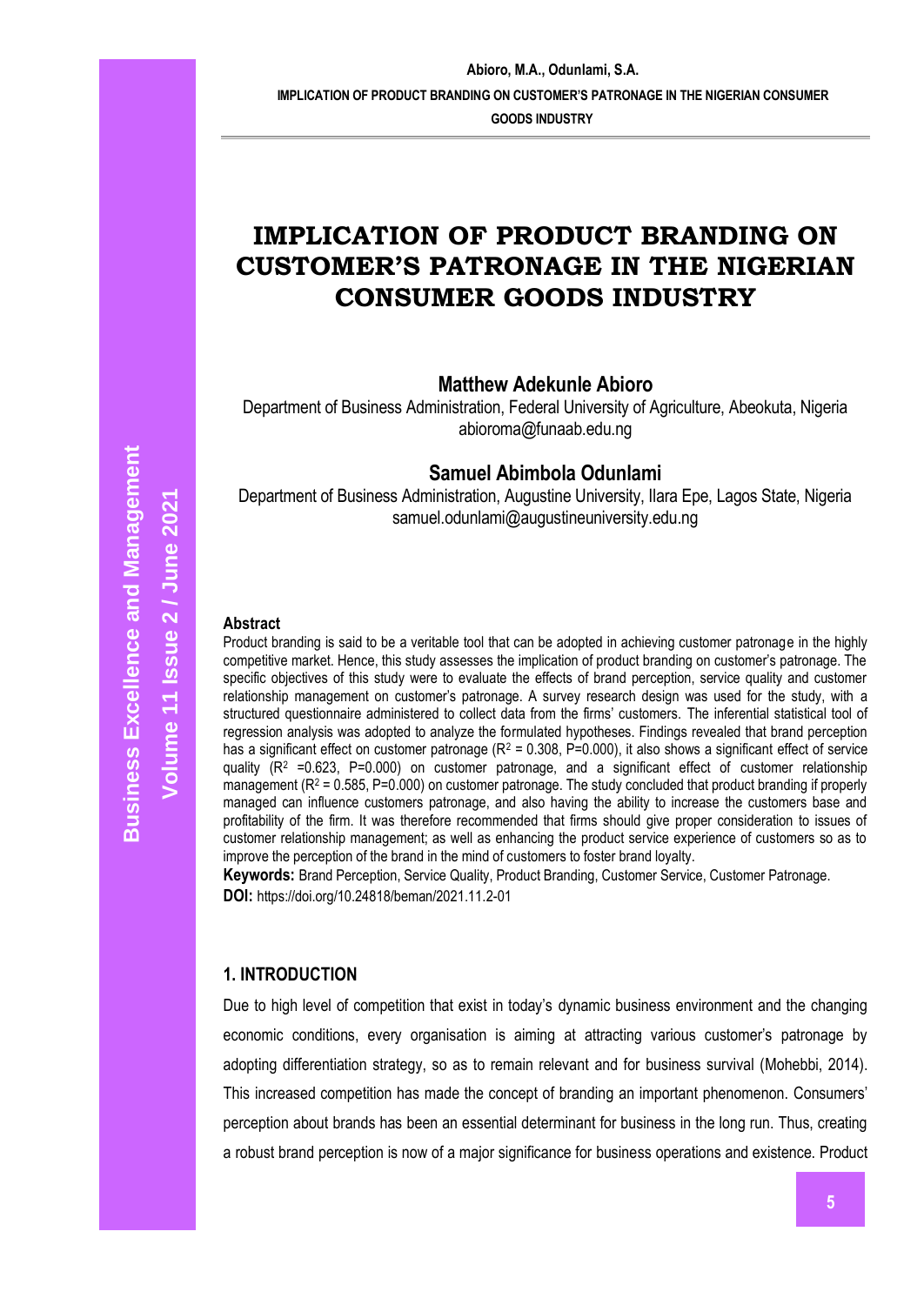branding is one of the most contemporary tactics adopted to ensure not only the company's business success or loyalty of customers but also longevity in terms of customers and company relations. Logically, a customer that is loyal to a brand feel less risk and greater confidence in the company. Kotler (1996) opined that attracting new customers is more tedious and stressful than retaining existing customers. The success of marketing can therefore be achieved based on the quantity of customers that are profitable to an organization and their obvious impact on business sales and profitability.

According to Akbar & Parvez (2009), brand is an image that customers have in their mind. Murphy (1990) also asserted that it is a special or unique characteristic that have been developed over time to differentiate actual company's products from that of competitors. Product branding is a symbol of identity that differentiates a product from a pool of others. It entails the practise of developing a matchless name and identity for a product or business and ensures brand credibility thereby creating customers' loyalty. Product branding therefore automatically develops a personality and a reputation for a product or business.

Companies abound around the globe with strong identity of brands in the market and often tend to possess a competitive advantage over those with weaker brands or those with no brand identity at all. Some customers get more connected to firms owning strong brand identities and not essentially the benefits they stand to gain from the brands. Marketers differentiate mental and experimental aspects to a brand. The experimental aspect which consists of an accumulation or sum of contacts with the brand is known as brand experience while the psychological or mental aspect which is the symbolic picture painted in the thoughts of people consisting of all information and anticipations from the product. Consumer perceives brand as a vital fragment of products and branding can bring about value addition to a particular product as customers bestow meanings to it and pursue to establish relationship with the product brand. Although branding is more than just symbols and names, they are important elements in how the firm relates with its customers.

In practice, customers patronage is explained as a commitment to continue purchasing a preferred product or service consistently and recommending to colleagues. A study of Mcllroy & Barnett (2000) argued that this relationship will continue to exist in as much customers feel that they are receiving better than what is obtainable from rival suppliers. Business can experience increase in their profit level, rapid business growth and have edge over competitors when there is continuous repurchase from their customers (Singh & Khan, 2012; Farquhar, 2003). It has been identified that customers have a life cycle, and it should be attained, maintained, and nurtured to move on the value ranking from first time consumers to become partners (Ang & Buttle, 2006). Customer's patronage plays a key role when it comes to organizations' sustainability and profitability, respectively. It cost more than double to gain new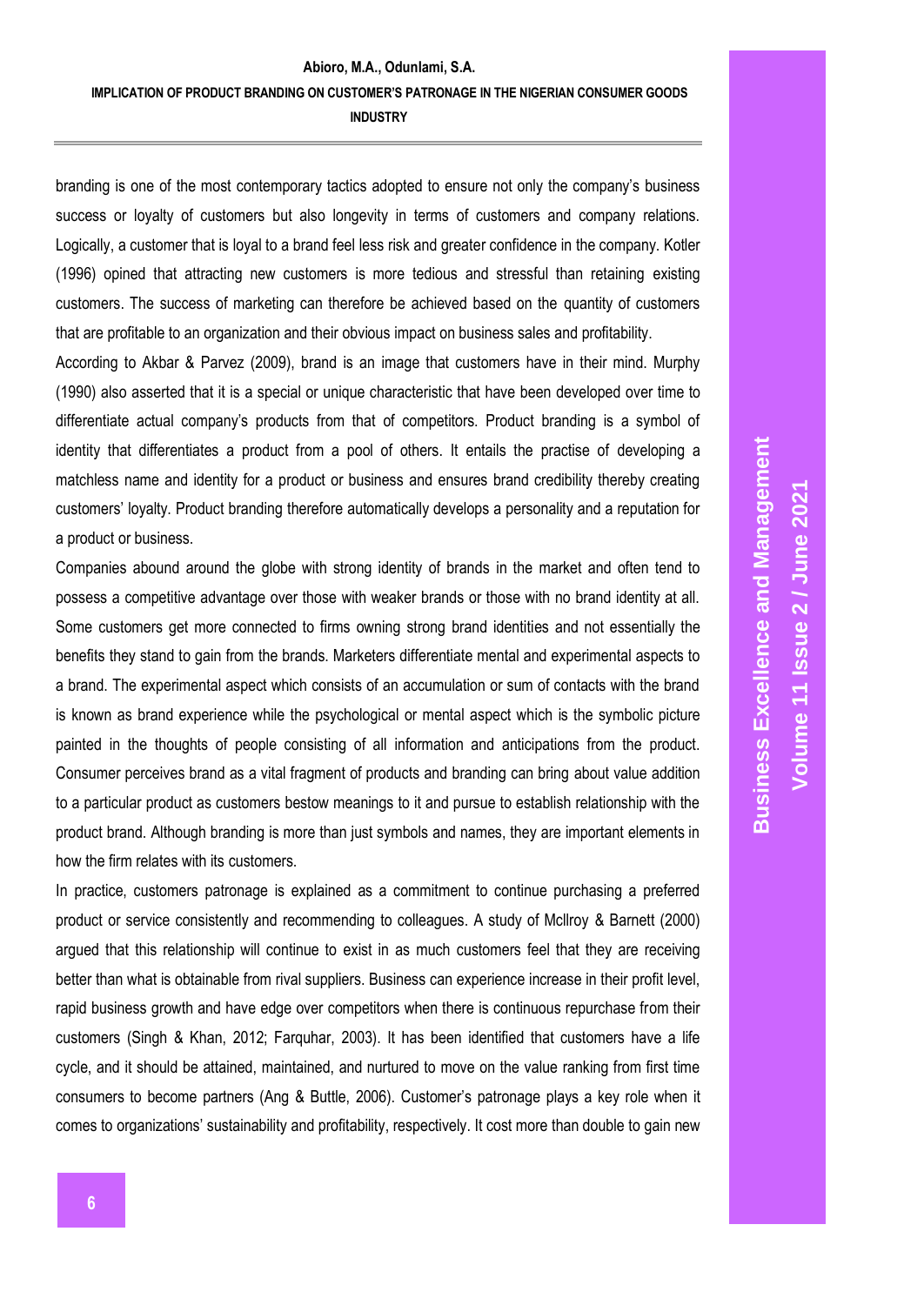customers or clients than it would cost to retain existing clients. In a situation where there are two competing companies having equal returns on sales, the company which sells more to same customers will have significantly higher profits compared to the ones that sell to random one-off purchase customers.

The concept of product branding is not a new word in academia as different studies by (Mahdi, 2017; Negin et al., 2013; Hossein & Fateme, 2013; Oladele et al., 2015; Borishade et al., 2015; Olawepo & Ibojo, 2015) have been carried out to investigate the effect of brands dimensions on customers' patronage and loyalty. Despite previous studies on this subject matter and related ones, there seems to be some level of contradictions as to whether product branding increases or worsen or even has any effect at all on customer's patronage. It is against this backdrop, that this study aims at achieving the specific objectives of evaluating the implication of product branding variables such as (brand perception, service quality and customer relationship management) vis-a-vis customers patronage using PZ Cussons Plc, Nigeria as a study area.

### **2. LITERATURE REVIEW**

#### **2.1 Conceptual Clarifications: Product branding concept**

Deciding a specific brand name for a product being introduced into the market has been identified as one of the crucial steps in branding strategy. Hence, professional marketers must possess a distinctive skill to innovate, protect, create, maintain and enhance brands. A brand is said to be a word, mark, symbol, device used to identify some product or service. The American Marketing Association (AMA) explains a brand as 'a term, name, symbol, sign, or design, deliberately used to recognize the product of one seller or group of sellers and to differentiate them from others in the same line of business (competitors). Oladele et al. (2015) explained that product branding constituted an essential aspect of projecting a firm's brand's image. Branding of products is not new in the marketing world. It all started with brand names which later developed to entail an experience with a company's products or services. An example is Coca-Cola which has included bottles of different shapes and varieties to satisfy different consumer preference. Also, according to Ahmed, Parmar & Amin (2014), branding is described as a whole package that becomes an ultimate selling proposition, which stimulates impulse buying behaviour. The market is very competitive and saturated with similar product and so in order to ensure that a product stands out, companies begin to ascribe some properties of identification such as name, logo, colour and other features to give the products a position, a voice and a distinctive personality. This is known as product branding. Anholt (2010) opined that the role of branding in most phases of life can

**Volume 11 Issue** 

**2 / June 2021**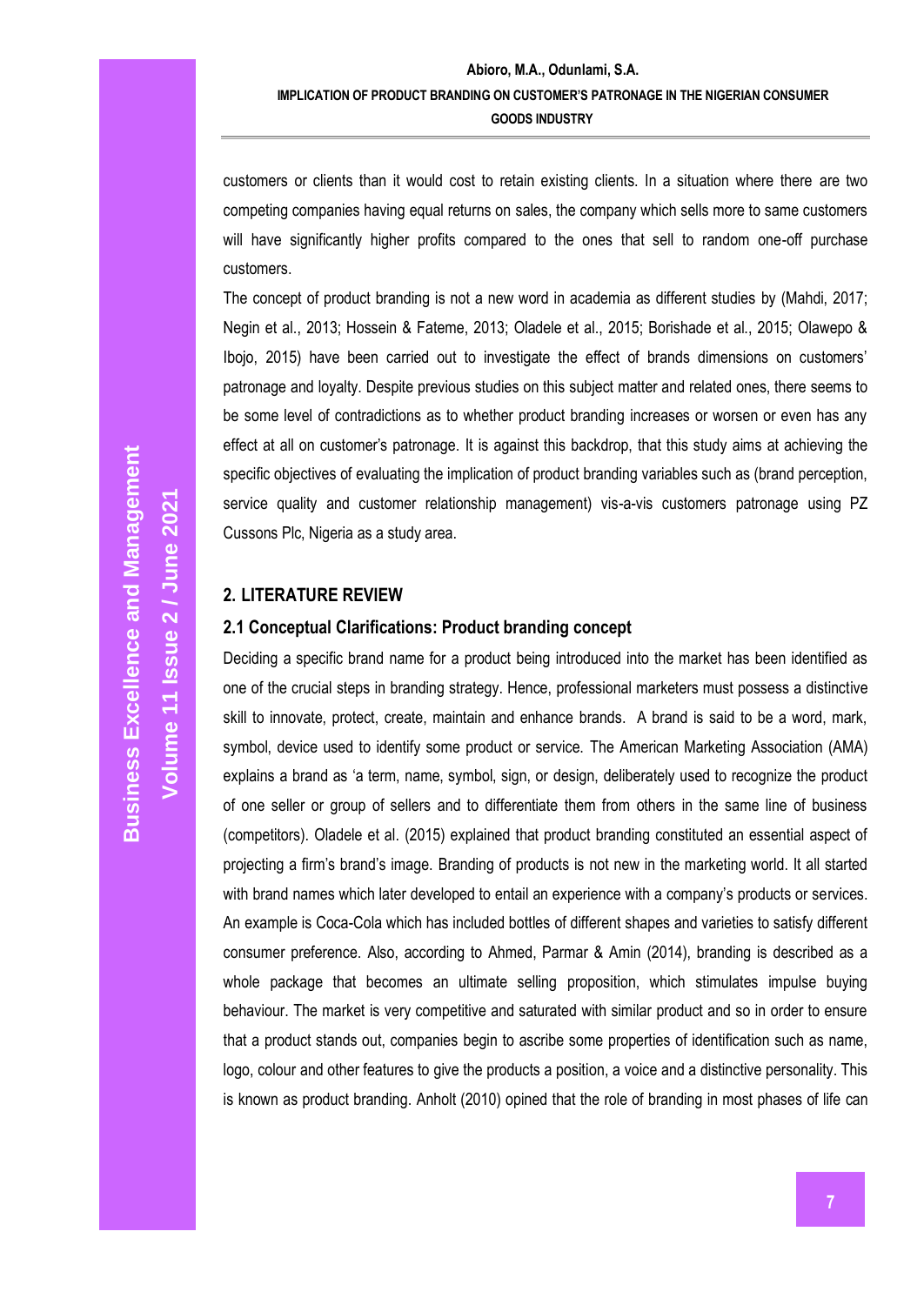include cultural, political, social, unofficial, official, public and private. However, the following component of product branding for this study were explained below.

#### **2.1.1 Brand Perception**

Perception, on its own could be defined as a mental impression of something ensuing from its interpretation by the senses. Coupled with the knowledge of what a brand is, brand perception is the way consumer interprets a brand built on sensory information obtained during interactions with it (Hossein & Fateme 2013). In simpler terms, it is the way consumers feel, think, and react to a brand based on their personal experiences with it, which can be positive, negative or neutral. Having adequate knowledge of what forms brand perception is highly crucial for every business. In order to improve the perception of a brand, business owners need to listen to customers' views and opinions. When a consumer sees or hears a brand name and is vigilant about the brand, something psychological happens, whether the individual is aware of it or not. An initial reaction which involves feelings and thoughts towards the brand is almost taking place and this result from what the marketing world translates into brand perception (Olawepo & Ibojo 2015). The followings are some of the variables of brand perception that are well known: quality, value, visual, senses, personality, reputation, status and culture. Based on this assertion, the first part of the hypothesis is formulated; **Ho:** Brand perception has no significant effect on customer's patronage.

#### **2.1.2 Service quality**

Bhandari & Sharma (2009) explained service quality as the provision of excellent and superior service relative to meet customer expectations. Krey et al., (2014) perceive that the comparative significance of service quality dimensions to customers differs and depends on their culture and resource allocation on different scopes of service quality. Saha et al., (2014) acknowledged service quality as the most important goal of service industries going by studies that connect customer satisfaction and good service quality together. It was equally observed that the enlargement of the quality of services that firms provide in order to maintain customer satisfaction as the substitute to retaining and increasing the customer base or sustaining customer patronage. They argue that it is crucial to organizations going concern since no organization will remain in business when none of their customers is loyal to the firm. Accordingly, the second hypothesis is formulated; **Ho**: Service quality has no significant effect on customer's patronage.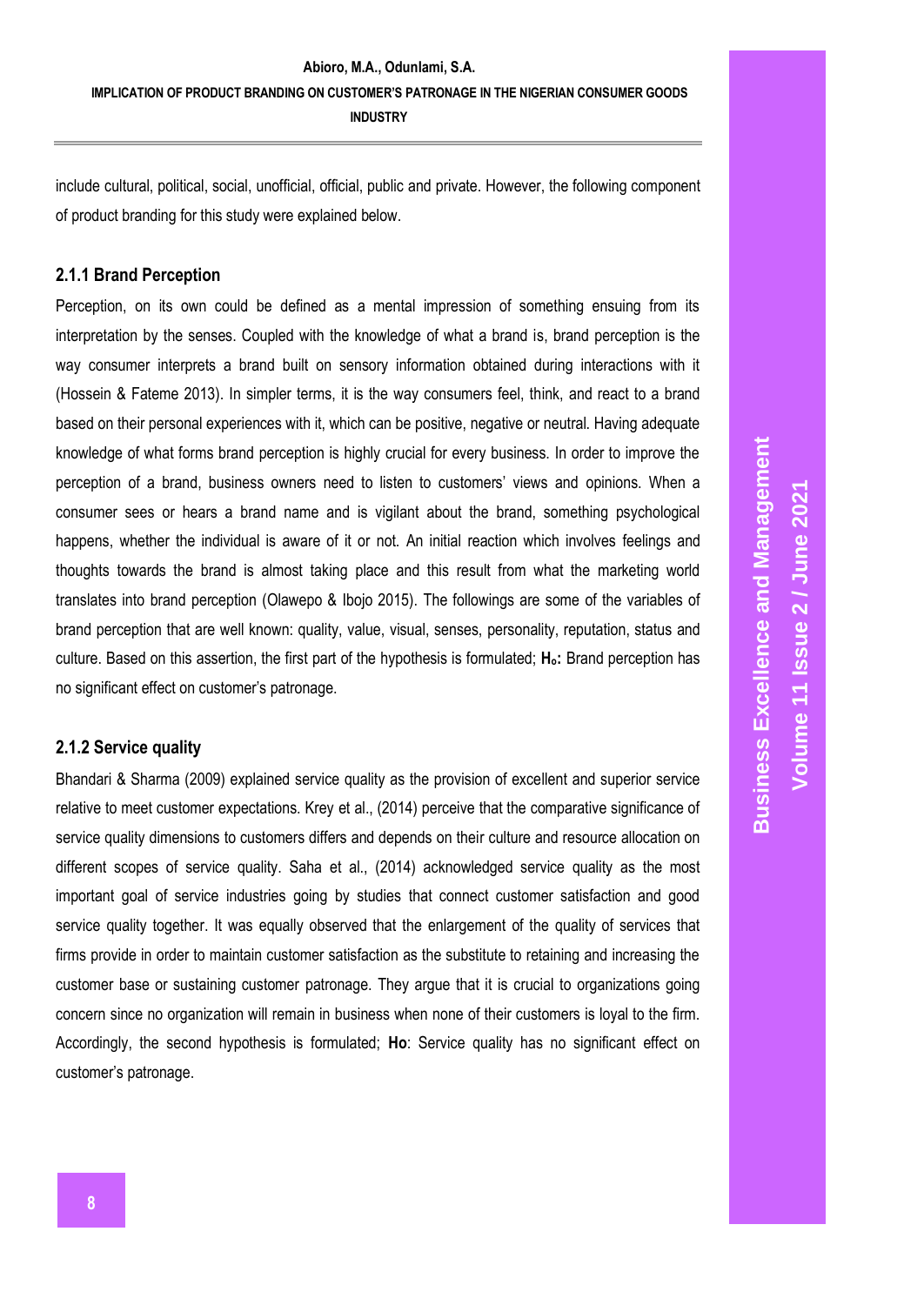### **2.1.3 Customer Relationship Management**

Lately, relationship management has become a very strong and common concept in marketing literature, and it is not a strange or new thing. In business world, customer relationship management has become a vital tool that can be used in marketing in ensuring customers' patronage. In a competitive environment where business struggles to have edge over others, customer relationship management can be a rescue savior. According to Mahdi (2017) relationship management is a conscious work or effort to establish, develop or liquidate relations in ways that could create value for both parties involved. It is a strategy that can be deployed by manager to achieve continuous relationship with customer through any means that will not hurt the customer. It is usually done by having influence on the customer rather than through force. Hyosung & Bryan (2008) see it as a way managers can put themselves in customers' shoe and think like them as they will be the one to evaluate the firm and market it to others through recommendation and word of mouth. It is a way of establishing concrete relationship with customers to secure their patronage and loyalty. The above preposition will lead to the formulation of the third hypothesis; **Ho:** Customer relationship management has no significant effect on customer's patronage.

### **2.1.4 Concept of Customer Patronage**

The whole essence of setting up a business is to create customer vis-a-vis customer satisfaction (Dadras 2016). The result of customers' satisfaction is more customers' patronage, and this happens when the customer is satisfied with the company's brand. Krey et al., (2014) opined that company's effort to satisfy their customers helps in building consumer patronage to a brand, product, or service. Hence, the significance of both customers and customer patronage to a brand cannot be over emphasized.

A study by Adiele et al., (2015) explain customer patronage as the supports an organization enjoy or benefited from the customers. It can also be classified as respondent's rating for company sales volume, profit margins and customers retention level. According to Oliver (1999), customer patronage involves having deep commitment towards repurchasing a firm's products at the expense of what others in the same line of trade (competitors) has to offer. A study by Kotler & Keller (2011); Dadras (2016), further examined factors that influences the level of customer's patronage. These factors include economic situation, competitors, social and psychological factors, product or services attributes, and marketing mix programs. Therefore, customer patronage is an essential condition for a firm to maintain business continuity, basis for stability and market share. This concept has different dimensions, in that customers that patronize a product are those who refuse the preferential price provided by a competitor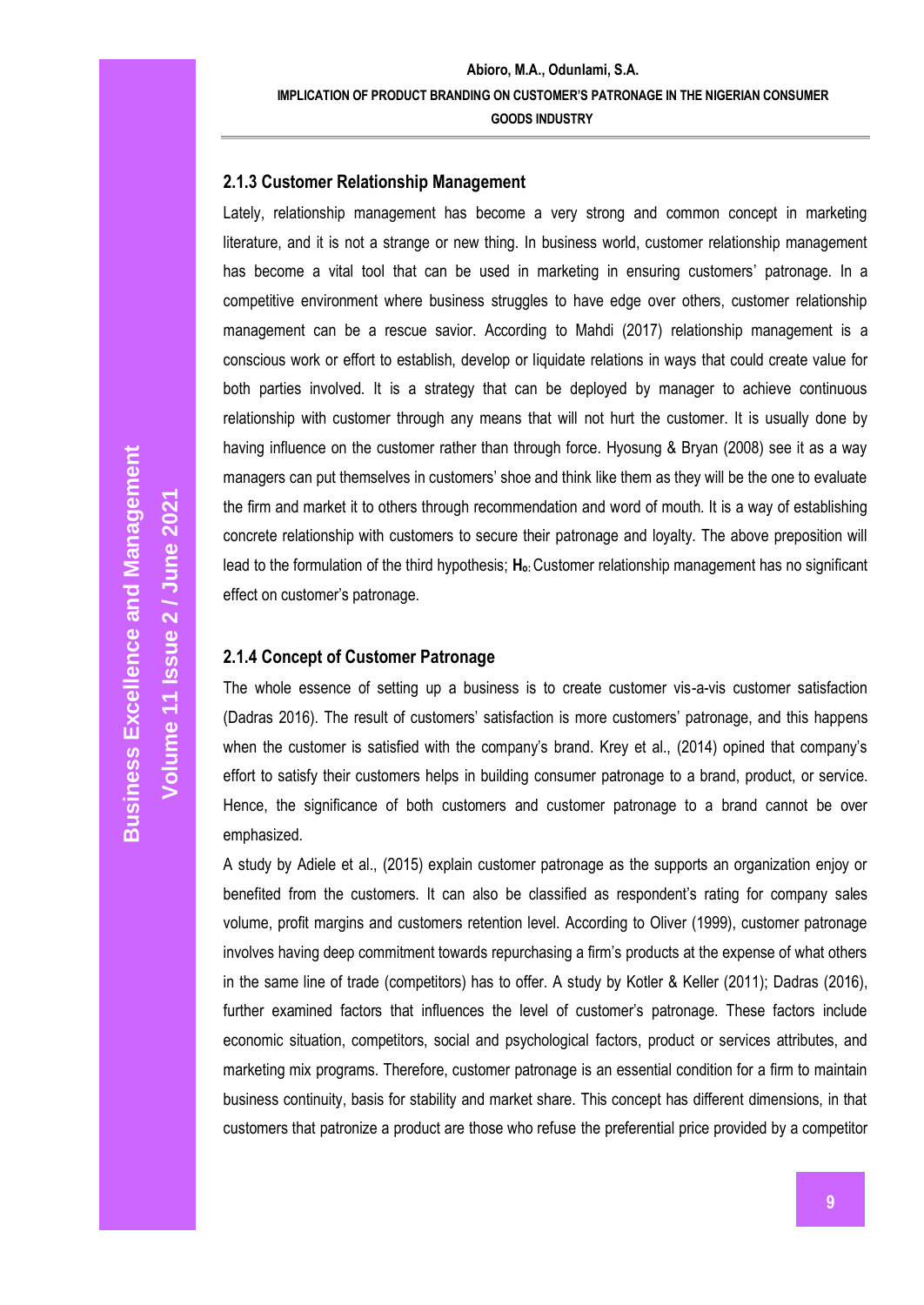of the company and continue to buy the product or service of the company and promote it free of charge to others by obligation.



**Figure 1: Conceptual Model** Source: By the Author

#### **2.2 Theoretical Review**

There are different theories that were propounded by different scholars that have capacity to paddle the objective of this study. However, the two theories that best fit for this study are: brand relationship theory and theory of reasoned actions. The brand relationship theory also known as consumer-brand relationship, is that relationship that consumers have, feel and think about a product or business brand. According to Fornell (2016) the theory is a new paradigm that is concentrated on relationship that was established between brands and consumers, a situation whereby a relationship is formed physically in the minds of buyers. Gummesson (2015) pointed out that there is an existing relationship among humans and therefore, customers view brand relationship in their own singular perceptions that brand relationship and relational value are personalized in the minds of the consumers. The varying customer's opinion of brand value, brand meaning, and their experiences makes them generate individual relationships in their mind. Lindberg (2015) posits that customers seem to individually create the brand via their communications through numerous contexts.

On the other hand, theory of reasoned actions has been classifying as a theory that can be used to expound human behaviors (Poon, 2008). The theory posits that the precursors of purchase behavior are approaches towards the purchasing and subjective standard (Cheah & Phau, 2011). If the history of purchasing behavior is united to envisage and quantify brand loyalty, the prediction and quantification of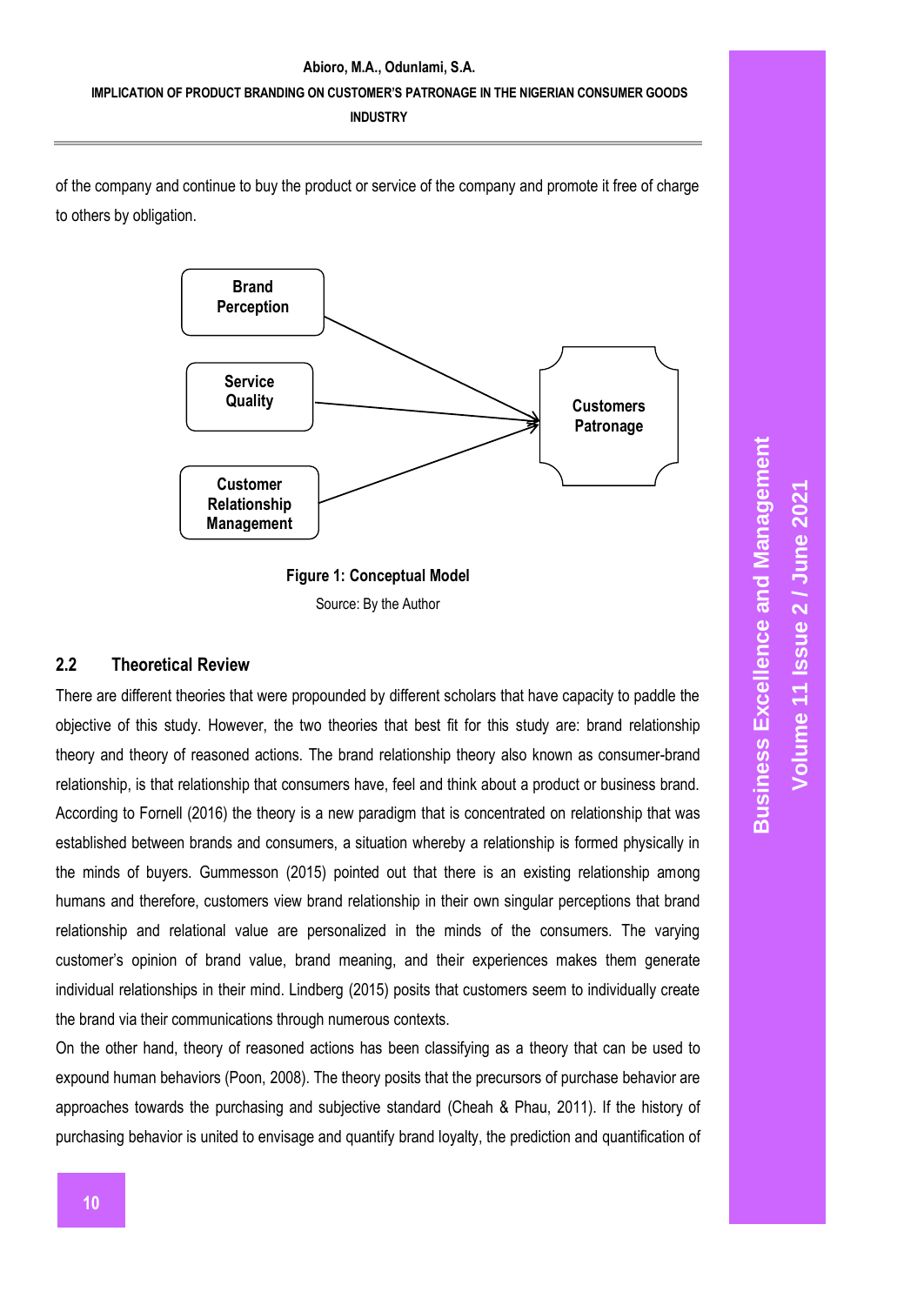brand loyalty will be more established over time and accurate. Reasoned action theory (TRA) has been established to have full knowledge of the relationships that exist between intentions, attitudes, and behaviors (Azjen & Fishbein 2008).

#### **2.3 Empirical Review**

There has been divergent views and opinions among scholars and practitioners in the field of business and marketing management as regard the positive vis-a-vis the negative implications of product branding on customer patronage. A study by Farooq et al., (2015) on customers perception of Chinese fast food restaurant service quality and its effect on customer patronage. Findings from the 205 respondents revealed that service quality has a positive significant effect on customer patronage. An empirical research by Mohebbi (2014) on evaluation of the determinants of customer patronage in fast food industry in Pakistan. The result of correlation and multiple regression show that factors like price, service quality and environment are significant determinants of customer patronage. Zekiri & Hasani (2015) work on the impact of branding on customer patronage revealed a positive relationship between the independent and dependent variables.

The study of product branding (packaging) as a predictive factor of customer patronage in Ado-Ekiti, Nigeria was conducted by Oladele et al., (2015). The result of the analysis revealed a positive relationship among variables of branding (quality, quantity and color) and customer patronage. Olawepo & Ibojo (2015) further examined the relationship between branding and consumer purchase intention; a study of Nestle Nigeria Plc. The result establishes a positive nexus among the identified variables. In addition, Borishade et al., (2015) empirical study of branding on consumer purchasing decision in a food and beverages firm in Nigeria. The findings of the result revealed that branding plays a significant role in the purchase decision of the customer. Nilforushan & Haeri (2015) further assess the role of product branding on customers perception. The result showed that service quality and customer relationship management had a significant influence in determining customers satisfaction (patronage).

### **3. METHODOLOGY**

The focus of this study was on fast moving consumer goods industry (FMCG) in Lagos, Nigeria. A descriptive survey research design was adopted for the study to elicit data among the customers of PZ Cussons Plc in Lagos. Primary data were collected through a structured questionnaire to evaluate the implications of product branding on customers patronage in the Nigerian manufacturing firms. A total of two hundred and ten (210) questionnaire was administered by the researcher and completed by respondents of which 185 are considered to be valid and usable for the analysis. However, the 5-point Likert scale ranging from strongly agree-strongly disagree was equally used to elicit appropriate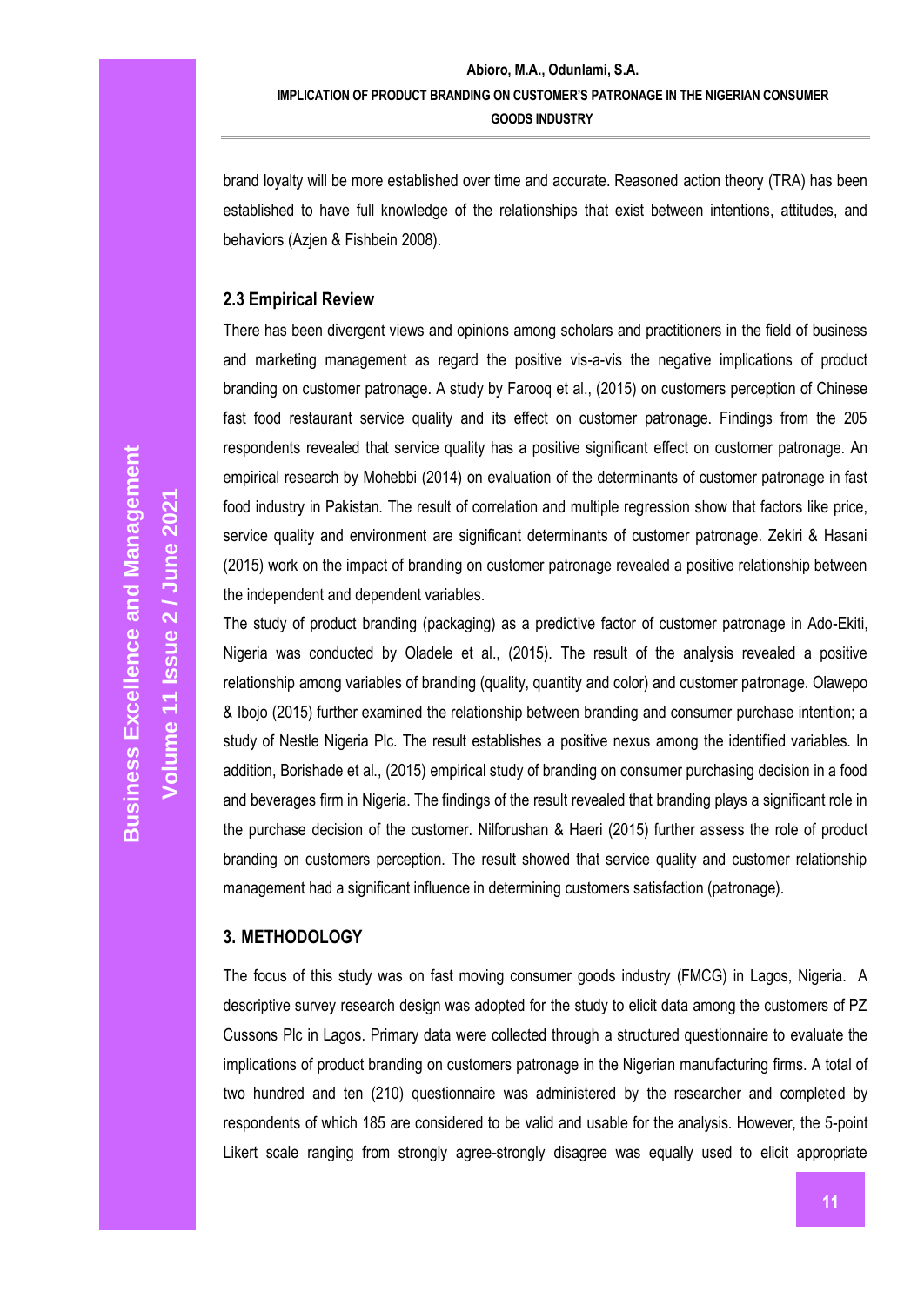### **Abioro, M.A., Odunlami, S.A. IMPLICATION OF PRODUCT BRANDING ON CUSTOMER'S PATRONAGE IN THE NIGERIAN CONSUMER GOODS INDUSTRY**

responses, where  $5 =$  Strongly agree,  $4 =$  Agree,  $3 =$  Undecided,  $2 =$  Disagree, and  $1 =$  Strongly disagree. Cronbach Alpha reliability of the instrument is above cut off point of 0.7. Both descriptive and inferential statistics were used to analyse the data generated. A descriptive tool was used to analyse the demographical characteristics of the respondents, while regression analysis techniques was employed to test the formulated hypotheses.

### **Model Specifications**

| For the purpose of this study the model below were used                         |
|---------------------------------------------------------------------------------|
| The implicit form of equation for the model is specified in equation;           |
|                                                                                 |
| While the explicit form of the equation for the model is specified in equation; |
|                                                                                 |
| Therefore;                                                                      |
|                                                                                 |
|                                                                                 |
| Where: $Y =$ Customer Patronage (CP)                                            |
| $x_1$ = Brand Perception (BP)                                                   |
| $x_2$ = Service Quality (SQ)                                                    |
| $x_3$ = Customer Relationship Management (CRM)                                  |
| $\epsilon$ = Error Term Estimate                                                |

 $β =$  unknown population parameter

# **4. ANALYSIS AND RESULT**

| <b>TABLE 1. RESEARCH SAMPLE</b> |  |  |  |  |  |
|---------------------------------|--|--|--|--|--|
| Percentage (%)                  |  |  |  |  |  |
| 88.1                            |  |  |  |  |  |
| 11.9                            |  |  |  |  |  |
| 100                             |  |  |  |  |  |
|                                 |  |  |  |  |  |

Source: Field Survey, 2021

A total number of 210 structured questionnaires were distributed among respondents, out of which 185 were appropriately filled and returned. This implies that 88.1% of questions administered were retrieved. This means that the number of returned questionnaires is good enough to make valid conclusions.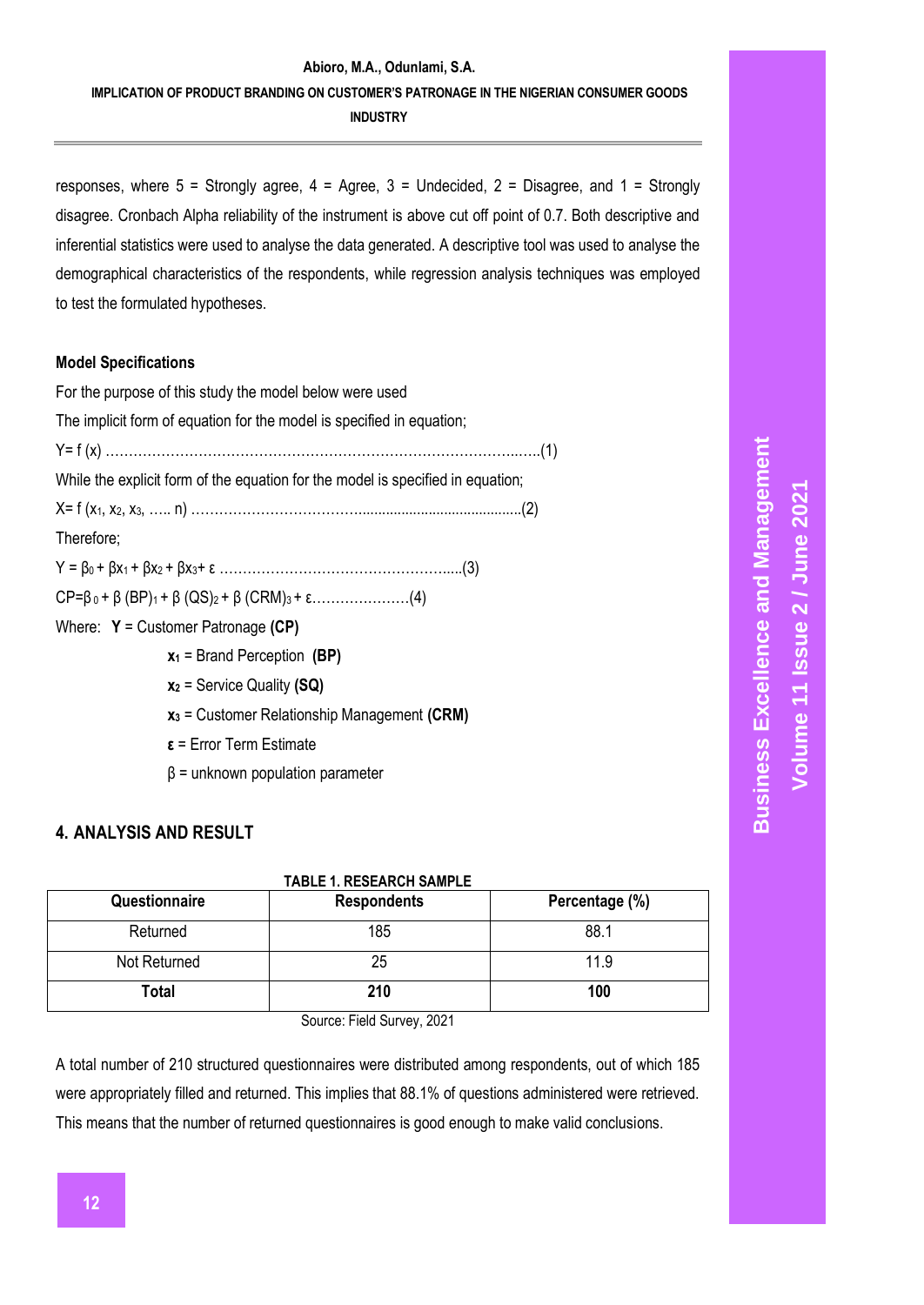### **4.1 Test of Hypotheses**

#### **Hypothesis One**

**Ho:** Brand perception has no significant effect on customer patronage.

| Model                                    | Unstandardized<br>Coefficients |            | Standardized<br>Coefficients | $R^2$ | Adjusted<br>R <sup>2</sup> |       | Sig. |
|------------------------------------------|--------------------------------|------------|------------------------------|-------|----------------------------|-------|------|
|                                          |                                | Std. Error | Beta (R)                     |       |                            |       |      |
| (Constant)                               | 3.639                          | .734       |                              |       |                            | 4.959 | .000 |
| <b>Brand</b><br>Perception               | .618                           | 069        | .555                         | .308  | .304                       | 9.016 | .000 |
| a Dependent Variable: Customer Patronage |                                |            |                              |       |                            |       |      |

### **TABLE 2: RESULT OF REGRESSION ANALYSIS**

a. Dependent Variable: Customer Patronage

Source: Authors' computation on SPSS (2021)

#### **Interpretation**

Table 2 revealed that  $R^2 = 0.308$ , Adjusted  $R^2 = 0.304$ , P<0.05.  $R^2$  measures the percentage of variation in the dependent variable caused by variation in the independent variable. It implies that 30.8% of the variation in customer patronage was caused by brand perception. The balance is accounted for by the stochastic error. However, 30.8% is substantial enough in terms of measuring the goodness of fit of the model. This is an indication that brand perception has a significant effect on customers patronage. Also, evaluating the contributions of the independent variable to the prediction of the dependent variable in the table, it shows a coefficient value of 0.618 with a t-statistic of 9.016 and probability value of 0.000. With probability value less than the chosen 0.05 critical value, it implies that the independent variable (brand perception) has a statistically significant effect on the dependent variable (customer patronage). This significant effect is also positive, judging from the positive sign of the coefficient value. In summary, the findings revealed that the null hypothesis is rejected in favor of the alternative hypothesis that brand perception has a significant effect on customer patronage.

#### **Hypothesis Two:**

**Ho: S**ervice quality has no significant effect on customers patronage.

| Model                                     | Unstandardized<br>Coefficients |            | Standardized | R <sup>2</sup> | Adjusted       |       | Sig. |
|-------------------------------------------|--------------------------------|------------|--------------|----------------|----------------|-------|------|
|                                           |                                |            | Coefficients |                | R <sup>2</sup> |       |      |
|                                           |                                | Std. Error | Beta (R)     |                |                |       |      |
| (Constant)                                | 5.421                          | .823       |              |                |                | 9.933 | .000 |
| Service<br>Quality                        | .378                           | .071       | .362         | .623           | .618           | 4.863 | .000 |
| a. Dependent Variable: Customer Patronage |                                |            |              |                |                |       |      |

#### **TABLE 3: RESULT OF REGRESSION ANALYSIS**

Source: Authors' computation on SPSS (2021)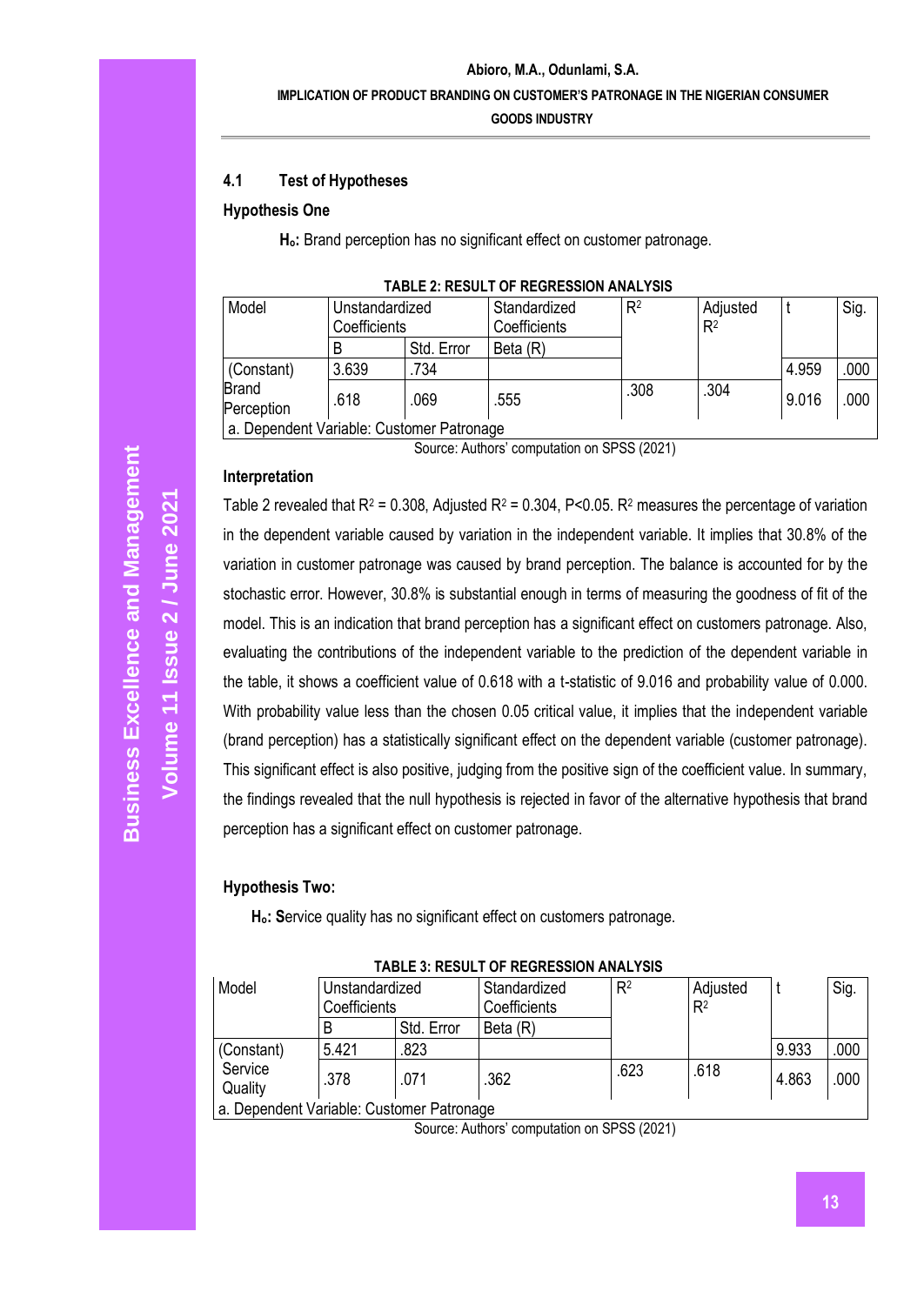#### **Interpretation**

The result of the hypothesis in table 3 has 0.362 (36%) value for beta coefficient, which reveals that service quality has an effect on customers patronage. The analysis also revealed (R<sup>2</sup>=0.623, Adjusted  $R<sup>2</sup>= 0.618$ , P=0.000) respectively. These indicates that of the variation in customers patronage, service quality accounted for 62%. This is a clear indication that service quality has a significant effect on customer patronage. The independent variable has a slope coefficient of 0.378, t-statistic of 4.863 and probability value 0.000. The positive sign of the coefficient indicates that service quality has a positive effect on customer patronage while the p-value 0.000 indicates that the coefficient is statistically significant. Therefore, the null hypothesis  $(H<sub>o</sub>)$  which state that there is no significant effect of service quality on customer patronage is hereby rejected and the alternative accepted.

#### **Hypothesis Three:**

**Ho:** Customer relationship management has no significant effect on customer patronage.

| IADLL 7. INLUULI UI INLUINLUUIUIN AINALTUIU |                  |                                |            |                             |                |                            |        |      |  |
|---------------------------------------------|------------------|--------------------------------|------------|-----------------------------|----------------|----------------------------|--------|------|--|
| Model                                       |                  | Unstandardized<br>Coefficients |            | Standardize<br>Coefficients | R <sup>2</sup> | Adjusted<br>R <sup>2</sup> |        | Sig. |  |
|                                             |                  | B                              | Std. Error | Beta (R)                    |                |                            |        |      |  |
|                                             |                  | 1.571                          | 549        |                             |                |                            | 2.865  | .005 |  |
| (Constant)<br>Customer<br>Management        | Relationship 817 |                                | .051       | .765                        | .585           | .582                       | 16.053 | .000 |  |
| Dependent Variable: Customer Patronage      |                  |                                |            |                             |                |                            |        |      |  |

**TABLE 4. RESULT OF REGRESSION ANALYSIS**

Source: Authors' computation on SPSS (2021)

#### **Interpretation**

The result in table 4 shows that  $R^2 = 0.585$ , Adjusted  $R^2 = 0.582$ .  $R^2$  measures the percentage of variation in the dependent variable caused by variation in the independent variable. This means that (58.5%) of the variation in customer patronage is caused by customer relationship management. The balance is accounted for by the stochastic error. Also, 58.5% is substantial enough in terms of measuring the goodness of fit of the model. This is a clear indication that customer relationship management has a significant effect on customer patronage. The independent variable has a slope coefficient of 0.817, t-statistic of 16.053 and probability value 0.000. The positive sign of the coefficient indicates that customer relationship management has a positive effect on customer patronage while the p-value < 0.05 indicates that the coefficient is statistically significant. In summary, the results have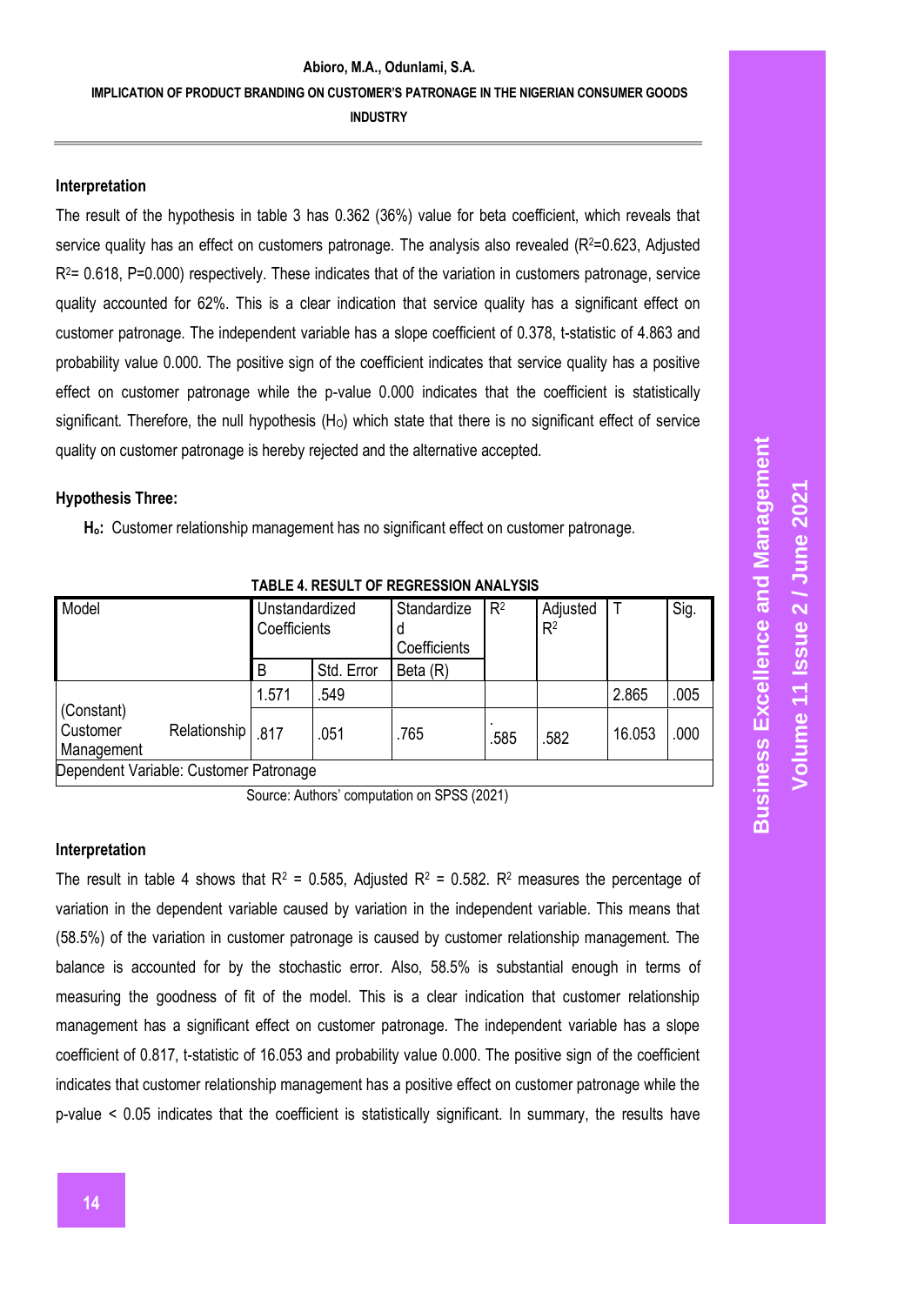indicated that the null hypothesis is rejected in favor of the alternative hypothesis that customer relationship management has a significant effect on customer patronage.

#### **4.2 Discussion of findings**

This study assesses the implication of product branding on customers patronage in the Nigerian consumer goods industry. Following the analysis of the results from the study, there is an indication that the more customers have a positive perception about a firm's brand, and the organisation providing a quality service vis-a-vis good customer relationship management, the more they are likely to stick to the patronage of such products. In addition, the result of this study were in line with those of other previous studies like those of (Sabir et al., 2014; Oladele et al., 2015; Borishade et al., 2015 and Olawepo & Ibojo, 2015). For example, Sabir, et al (2014) is of the view that service quality and environment are significant determinants of customer patronage in the fast-food industry in Pakistan. Also, the study of Borishade, et al (2015) as regard the effect of branding on consumer purchasing decision. The findings of the result revealed that branding plays a significant role in the purchase decision of the customer in a food and beverages firm in Nigeria. From the above assertions therefore, one can concludes that there are varying factors that could spur patronage in individual or customer of which perception and service quality delivered is one of the essential factors. Consumers react to experiences in different ways and a good or positive experience with a product or brand in service delivery would foster their patronage.

### **5. CONCLUSION**

This study investigated the implication of product branding as a strategy on customer patronage in a fast-moving consumer goods industry (FMCG) in Lagos state, Nigeria. Empirical evidence from the research work revealed that product branding and how it is perceived by a firm's customers will naturally develops a personality and a reputation for the product or business. However, the result from the study further revealed that the variables of product branding (brand perception, service quality and customer relationship management) have a positive significant effect on customer's patronage. The study concluded that product branding if properly managed can serve as an effective tool which can influence customers patronage, and also having the ability to increase the customers base and profitability of the firm.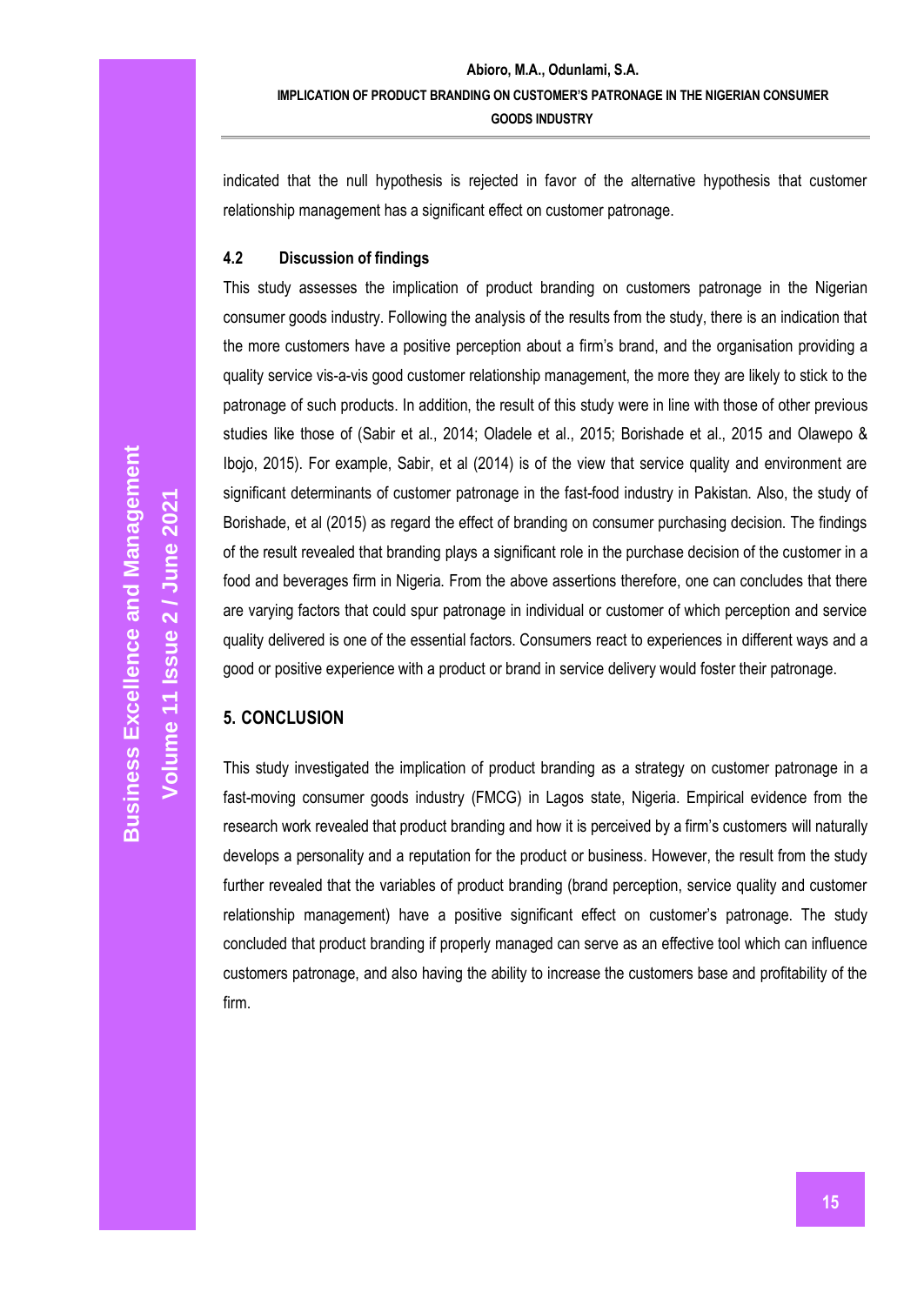### **6. RECOMMENDATIONS**

Based on the results of this research work, the following recommendations were made:

- i. Firms should give proper consideration to issues of customer relationship management; the need to enhance the product service experience of customers so as to improve the perception of their brands in the mind of customers to foster their loyalty to the brand.
- ii. Organizations should continuously be innovative with new ways and strategies to continuously remain innovative and novel ways or strategies to always provide a satisfaction derived from the brands to its clients and prospective customers.
- iii. It is also recommended that organizations should adopt strategic ways or methods that would align with strategic plans so as to remain on track, reduce promotional expenses and still achieve better results.

## **REFERENCES**

- Adiele, K.C. Grend, M.D. & Chinedu, E. A. (2015). Physical Evidence and customer patronage: An empirical study of Nigeria Banking sector. *British Journal of Economics, Management & Trade, 7*(3): 188-199.
- Ahmed, R.R. Parmar, V. & Amin, M.A. (2014). Impact of product packaging on consumer's buying behaviour. *European Journal of Scientific Research*, 120(2): 145-156.
- Akbar, M.M. & Parvez, N. (2009). Impact of service quality, trust and customer satisfaction on customer loyalty. ABAC J., 29(1): 24-38.
- Ang, L. & Buttle, F. (2006). Customer retention management process: A quantitative study. *European Journal of Marketing,* 40(2): 83 – 99.
- Anholt, S. (2010). Definitions of place branding- working towards a resolution. *Journal of Place Branding and Public Diplomacy,* 6(1): 1-10.
- Azjen, I. & Fishbein, M. (2008). Scaling and testing multiplicative combinations in the expectancy-value model of attitudes. *Journal of applied social psychology,* 38(9): 2222-2247.
- Bhandari, D. & Sharma, A. (2009). Marketing of services. Delhi:Vrinda publications ltd.
- Borishade, T.T. Ogunnaike, O.O. Favour, D.J. & Prosper, O.M. (2015). Empirical study of packaging and its effect on consumer purchase decision in a food and beverages firm. *European Journal of Business and Social Sciences, 3*(11): 44-53.
- Cheah, I. & Phau, I. (2011). Attitudes towards environmentally friendly products. *Marketing Intelligence and Planning,* 29(5): 452-472.
- Dadras, A. (2016). Impact of shapes in packaging design on consumer behaviour in the lens of Kano's attractive quality theory. *International Journal of Scientific Research and Management Studies, 2*(1): 78-86.
- Farooq, S. Habib, S. & Aslam, S. (2015). Influence of product packaging on consumer purchase intentions. *International Journal of Economics, Commerce and Management, 3*(12): 538-547.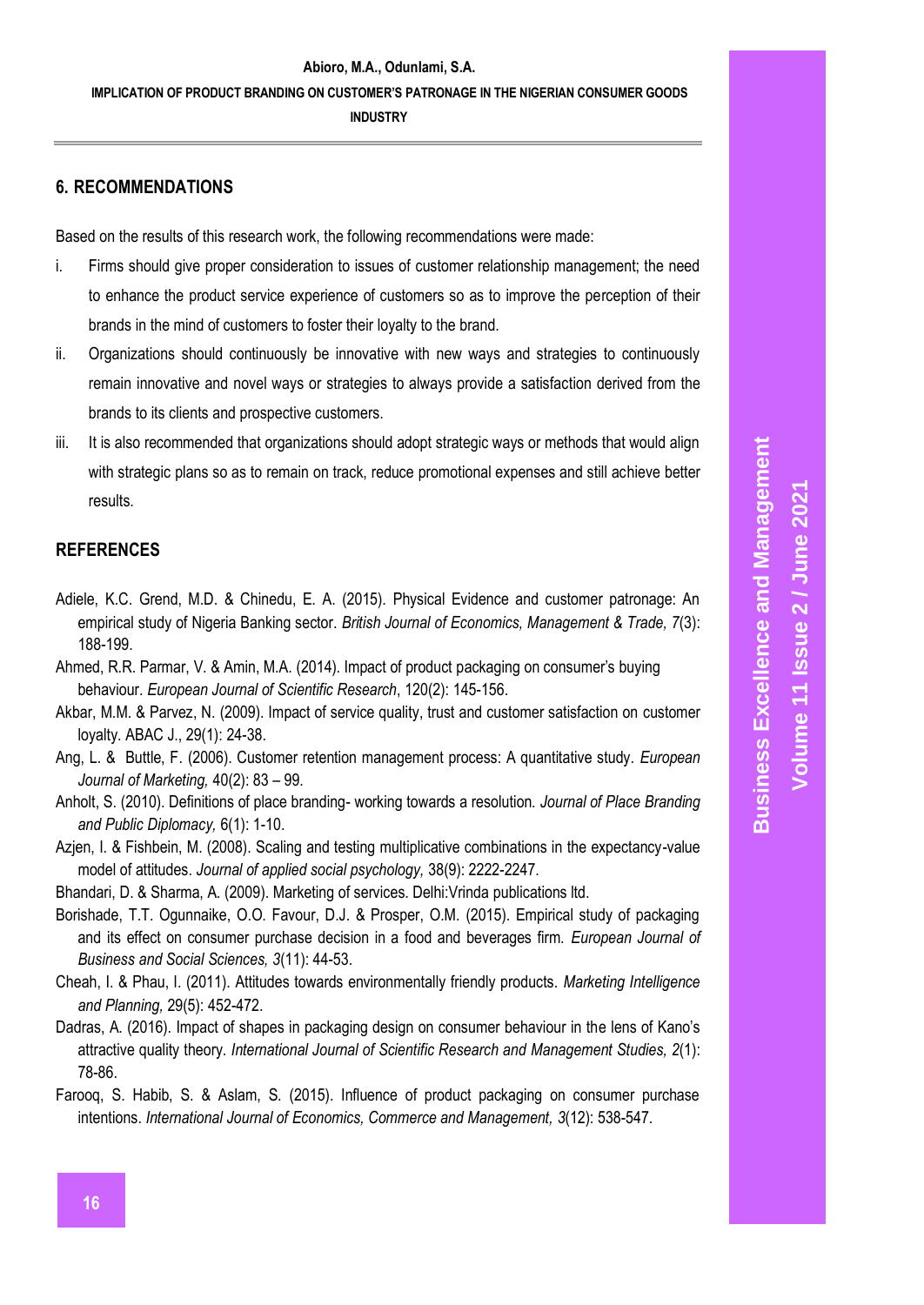**Volume 11 Issue** 

**2 / June 2021**

### **Abioro, M.A., Odunlami, S.A. IMPLICATION OF PRODUCT BRANDING ON CUSTOMER'S PATRONAGE IN THE NIGERIAN CONSUMER GOODS INDUSTRY**

- Farquhar, J. D. (2003). Customer retention in retail financial services: An employee perspective. *International Journal of Bank Marketing,* 22(2): 88 – 99.
- Fornell, C. (2016). Stock returns on customer satisfaction do beat the market. *Journal of marketing,*  80(5): 23-41.

Gummesson, E. (2015). Innovative case study research in business and management. London: Sage.

- Hossein, N. & Fateme, R. (2013). The study of the effect of brand name on customer loyalty. *European Online Journal of Natural and Social Sciences,* 2(3): 1104 – 1113.
- Hyosung, P. & Bryan, H. R. (2008). Relationship building and the use of website: How fortune 500 corporations use their websites to build relationships. *Public Relation Review,* 43(4): 405 – 411.
- Kotler, P. (1996). Crisis in the arts: The marketing response. *California Management review.* 39(1): 28- 52.
- Kotler, P. & Keller, K.L. (2011). Marketing Management. 14th edn. Upper Saddle River: Pearson/Prentice Hall.
- Krey, A. Moelyadi, U. Maskie, G. & Rahayu, M. (2014). Effect of quality service on customer satisfaction and loyalty (theoretical study at banking). *International Journal of Business and Management Invention,* 3(10): 30 – 35.
- Lindberg, F. (2015). Extraordinary consumer experiences. *Journal of Consumer Behaviour,* 14(4): 98- 123.
- Mahdi, A. (2017). Effect of brand factors on customer loyalty with the mediating role of brand equity. *International Academic Journal of Accounting and Financial Management,* 4(2): 36-46.
- Mcllroy, A. & Barnett, S. (2000). Building customer relationships: do discount cards work? *Managing service quality,* 10(6): 347-355.
- Mohebbi, B. (2014). The art of packaging: An investigation into the role of color in packaging, marketing, and branding. *International Journal of Organisational Leadership,* 3(4)*:* 92-102.
- Murphy, J.M. (1990). *Brand strategy*, Cambridge: Director books.
- Negin, M. Mona, K. R. & Niloofar, M. (2013). An examination of the effect of brands dimensions on loyalty of industrial customers. *Journal of Research and Development,* 1(2): 89-102.
- Nilforushan, S. & Haeri, F.A. (2015). The effect of packaging design on customers' perception of food products'quality, value, and brand preference. (Case study: Pegah pasteurised cheese, in Isfahan city). *WALIA Journal, 31*(3): 127-132.
- Oladele, P.O. Olowookere, B. Okolugbo, C.N. & Adegbola, E.A. (2015). Product packaging as a predictive factor of consumer patronage of toothpaste in Ado-Ekiti, Nigeria. *British Journal of Marketing Studies,* 3(3): 12-28.
- Olawepo, G.T. & Ibojo, B.O. (2015). The relationship between packaging and consumers purchase intention: A case study of Nestle Nigeria product. *International Business and management,* 10(1): 72-81.
- Oliver, R. L. (1999). Whence consumer loyalty? A behavioral perspective on the consumer. *Journal of Marketing*, 63(10): 33-44.
- Poon, W.C. (2008). Users adoption of e-banking services. *Journal of business and Industrial Marketing,*  23(1): 59-69.
- Sabir, R.J. Ghafoor, O. Hafeez, I. Akhtar, N. & Rehman, A. (2014). Factors affecting customers satisfaction in restaurants industry in Pakistan. *International Review of Management and Business Research*, 3(2): 869-876.